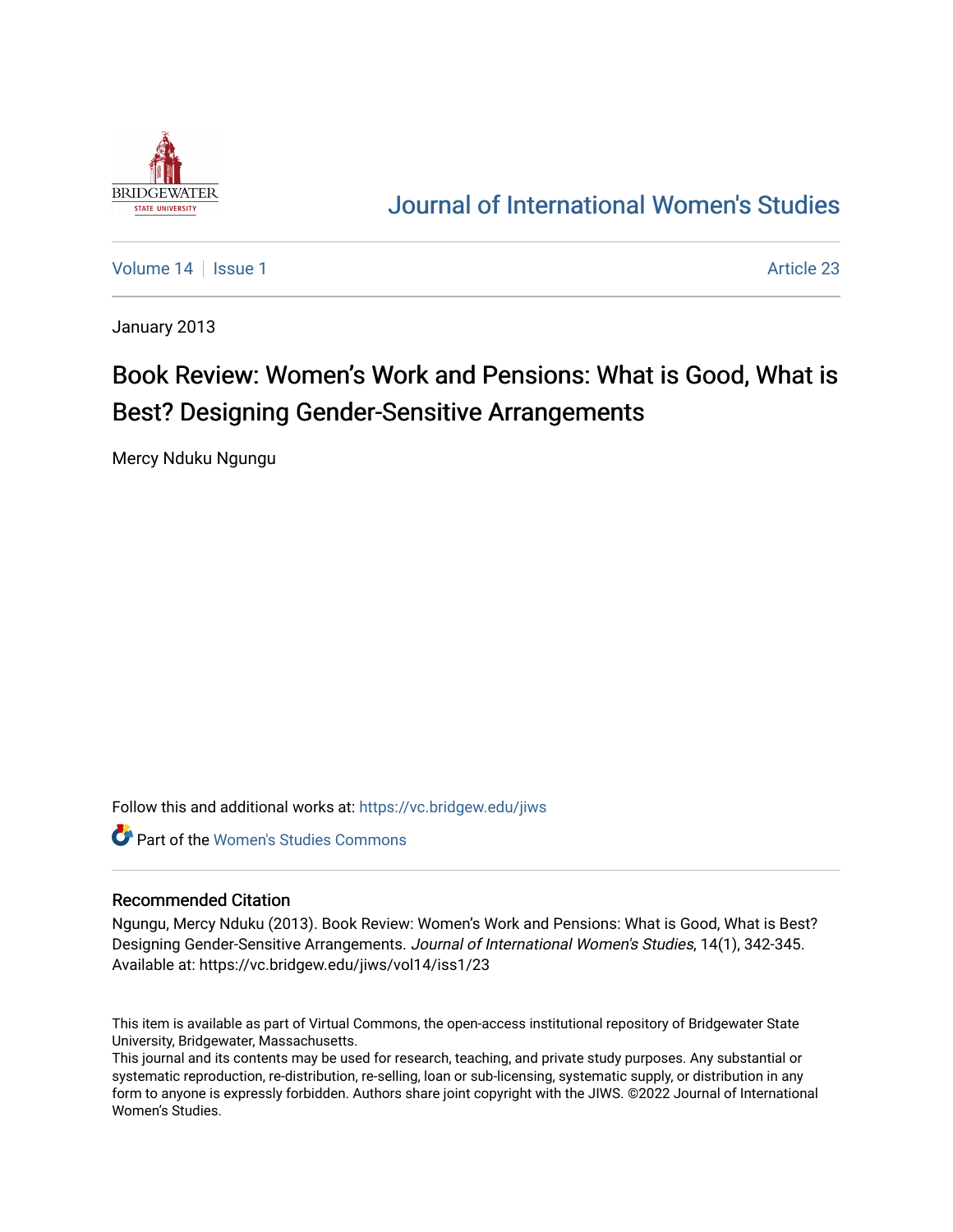#### Ngungu: Book Review

This journal and its contents may be used for research, teaching and private study purposes. Any substantial or systematic reproduction, re-distribution, re-selling, loan or sub-licensing, systematic supply or distribution in any form to anyone is expressly forbidden. ©2013 Journal of International Women's Studies.

## *Women's Work and Pensions: What is Good, What is Best? Designing Gender-Sensitive Arrangements* **2010. Bernd Marin and Eszter (Eds.). Ashgate Publishing Limited, Surrey, United Kingdom. Includes Figures and Tables. 324 pages. Paperback (\$69.95). ISBN 978-1-4094-0698-3.**

## Reviewed by Mercy Nduku Ngungu $<sup>1</sup>$ </sup>

*Women's Work and Pensions: What is Good, What is Best? Designing Gender-Sensitive Arrangements* is edited by Bernd Marin and Eszter Zolyomi. Various contributors, all academics, discuss equality, comparing women's pension to that of their male counterparts. In a number of countries, for instance Poland and Austria, women are shown to receive less pension than men. A range of explanations are advanced for the gender differences in pension levels. Most women are in part-time work; they generally work in the public rather than in the private sector; more are in the services than in industry or agriculture or other forms of more precarious employment; have career breaks to raise children and are generally paid less than men. In spite of women generally living longer, they are often short-changed when it comes to claiming pensions and are not rewarded in some countries for the role they play in taking time to raise children. The authors note that unlike the past, women's educational attainment and achievement are higher than that of men (251). In spite of this, the gender pay gap persists in many countries. The book is divided into five chapters with illustrations that help one to understand the pension systems in most European countries and other vital statistics. The text contains thirty-three figures and twentyseven tables.

In the introduction, the editors reflect on the implications of an ageing population: the fact that more and more people, particularly women, now live longer than before. This is due to increased survival rates, longevity and life expectancy gains in all age groups. The pension eligibility age has been increased in most of the countries beyond the traditional sixty-five years threshold. Worth noting is: "While this affects women and men alike, 18 out of 48 UN-ECE countries (including Belgium, Austria, Estonia, the Czech Republic and the UK) have started to equalise retirement ages for women, traditionally lower, with those of men." (19).

Anika Sunden, one of the contributors, discusses the alternative options to organise pension systems, as well as the strengths and weaknesses of different designs, from a gender perspective. She notes that dependency ratios are increasing and fewer workers have to support more retirees (fertility is low in many European countries, contributing to the development that fewer workers have to support more retirees). Most commonly, support is provided through the family, the market or the state. In almost all countries all three solutions exist, but with one being dominant. Retirement income systems are of particular importance to women because throughout the world women are living longer than men. Sunden highlights the fact that a public mandatory pension system favours women. Also, a basic pension with a flat benefit favours low earners, i.e. mostly women, because they will get a higher rate of return and sometimes also a replacement ratio greater than 100%. Sunden concludes that three critical elements for women to consider

<sup>&</sup>lt;sup>1</sup> Tshwane University of Technology, Pretoria, South Africa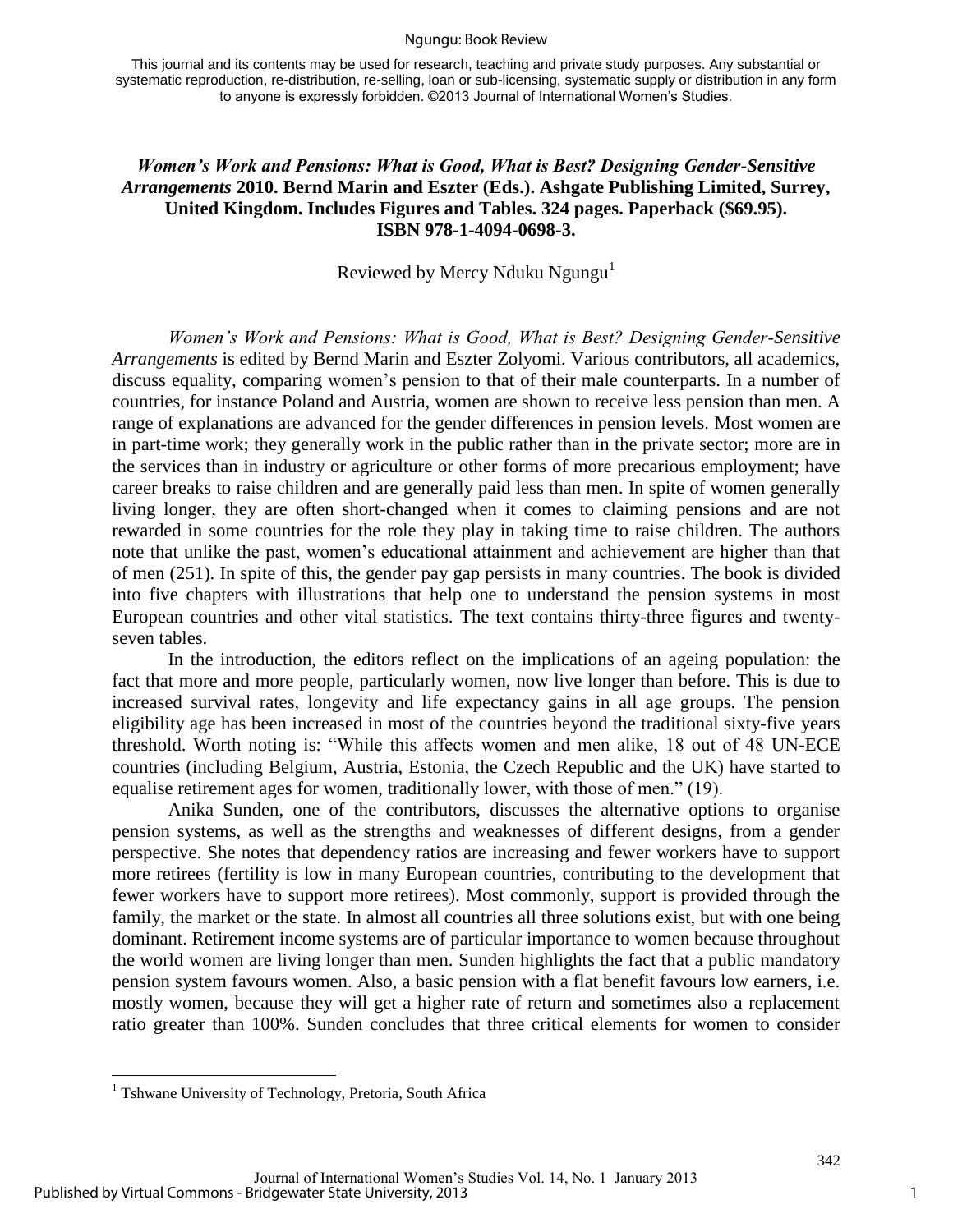when evaluating pension systems are: work incentives, distribution and the level of annual benefits.

Survivors' pension is discussed by Fornero and Monticone. This is an insurance to family members that do not have income sources (or limited resources), thus functioning as a poverty prevention mechanism. Aptly put, they are derived rights i.e. survivors' benefits and benefits from pension sharing. Fornero and Monticone note that changes in the gender division of labour have been accompanied by parallel changes in the family institution. First, the model of the dependent wife has been challenged by higher divorce rates, declining marriages and an increase in the number of one-parent families. This calls for some degree of intervention in the field of pensions, since women's role as homemakers is increasingly performed outside the scope of traditional marriage and the traditional instruments designed to insure women inside marriage may become obsolete. The authors explain that pension systems are meant to cope primarily with the longevity risk, i.e. the risk of outliving one's resources or, conversely, of leaving undesired bequests. The other risks considered are survivorship risk, earnings risk (the possibility of a discontinuous and poor working career) and contribution risks (the risk of saving too little for retirement).

According to Asghar Zaidi women's pension disadvantage is 'largely a result of past socio-cultural systems' with full and exclusive female responsibility for childcare and derived rights from their husbands only. Worth noting is that the Netherlands stands out as the country with the lowest poverty risk for older women. Amongst the most notable features of the Dutch system is that they have a universal residence-based basic pension (AOW) and these benefits are indexed in line with wages. Sweden in its Notional Defined Contribution (NDC) system has adopted a complex model, but it offers insight for other countries for its generosity towards mothers. For each child, the Swedish mother will have the right to four years of imputed earnings according to the most favourable of the three models. On investigating how different age cohorts of older women fare, they find that in many countries, women aged 75+ had a much higher poverty risk than women aged 65-74. Zaidi argues that one of the most suitable and effective policy action to tackle poverty risks amongst older women is through the labour market policies (ALMOs) for women. Here, the aim should be to improve not just women's employment, but also measures to improve their earnings.

The gender context of the pension system in Poland is discussed by Chlon Dominczak. In Poland, women's retirement age is five years lower than men (60 and 65 respectively). This adversely affects the pensions women receive. This is as in Poland's defined-contribution environment, the final years before retirement add most to the pension wealth. The interest earned on accumulated capital is the highest in these final years. The author demonstrates, 'that the final five years of savings contribute almost a quarter (22.5%) of entire pension capital. The pension of a man retiring at the age of 65 will be approximately twice as high as the pension of a woman retiring at the age of 60'. Thus, equalising retirement age is crucial as promoting all other measures to support equality in the labour market and it is in the very best interest of women and men alike. The author proposes that one possibility of improving employability of women would be a better educational attainment. As the Polish example shows, the higher the level of education, the better the employment chances for women. The new Polish system operates on the defined contribution principle, where benefits depend on the sum of contributions collected during employment.

Eva Pichler explains the implications of Austrian social tax policy on labour supply of women. She proposes reduction of marginal tax rates, in particular for low and medium income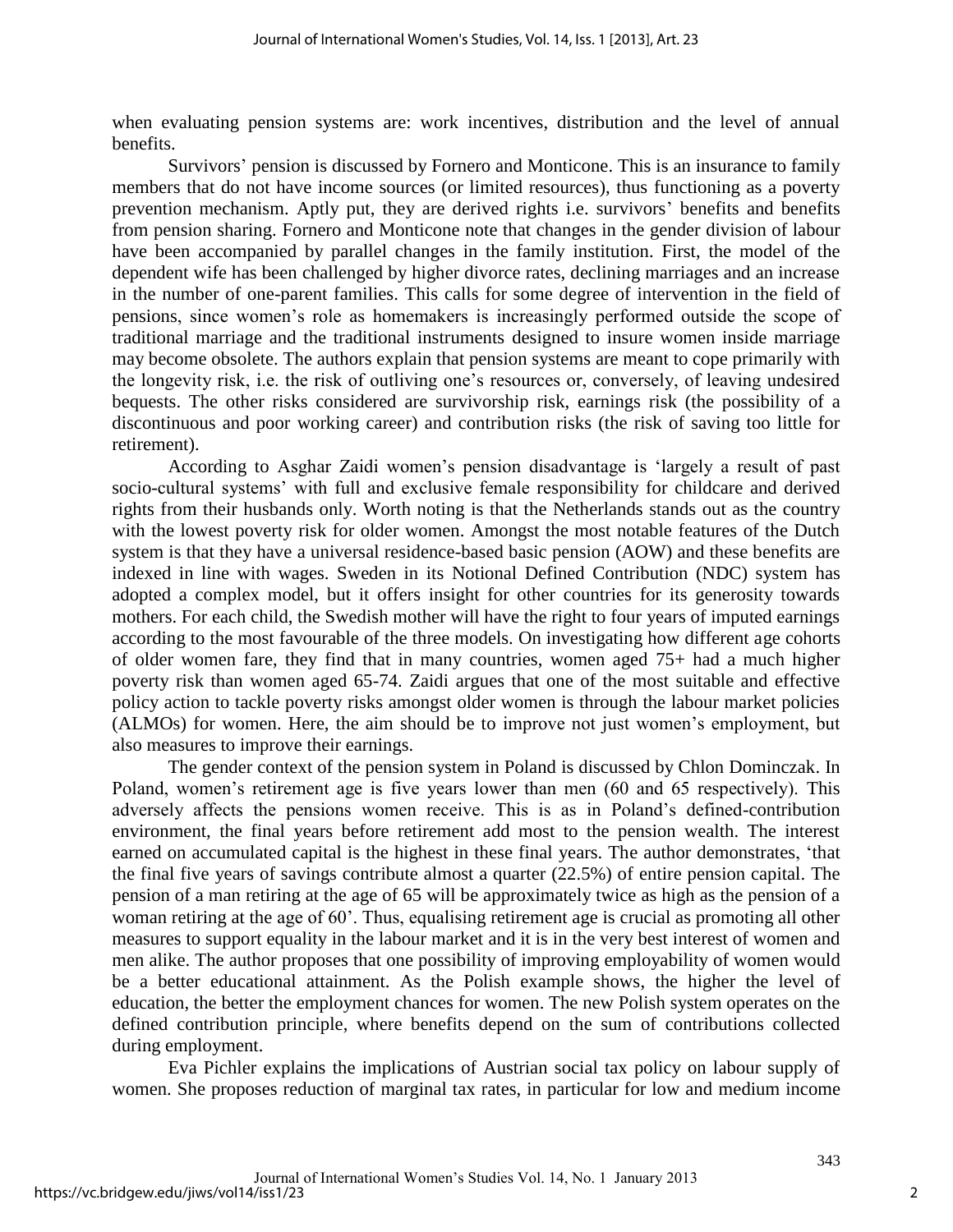groups; synchronising the tax-free limits to the subsistence or poverty level. Worth noting is that working for long is punished severely by high marginal tax rates. By increasing marginal tax rates and granting a high level of tax-free income, the tax reform 2005 has managed to reinforce most types of negative income effects of the Austrian welfare state simultaneously. In the Austrian welfare state, the link between contributions to the pension fund and expected net payments is weak. This holds true, in particular for people with low incomes, or, typically for people with part-time jobs.

Some empirical facts and figures of Austria in an international comparison are examined by Michael Fuchs. Although women work longer hours than men do, the majority of their working hours is still unpaid work, whereas male overall working time is mostly paid work. Fuchs notes that women with only compulsory education and women with university degree face lower income losses than women with apprenticeship or grammar school as the highest education achieved. Adequate education is also of importance for the enhancement of ambitions and independence. The author observes that while pension formulae in public pension systems usually do not have a direct link to gender and treat men and women equally, they tend to leave a bigger group of women with low(er) pensions or even no pensions at all because of their weaker labour market position.

Raija Gould discusses restricting pre-retirement and women's work ability in Finland. As a Nordic country Finland is especially suited for studying employment-related matters among women because of the high female employment rate. In 2007 the employment rate was 69% for Finnish women and 72% for men. She notes that, among women, the proportion of physically demanding work increases, whereas the proportion of managers and professionals decreases with age. For men the situation is reversed. The proportion of executives and experts is largest among the oldest employed men, whereas the proportion of industrial workers decreases with age. The author then elaborates that 'musculoskeletal diseases and depression cause two thirds of older women's disability pensions', whereas 'pensions granted on the grounds of circulatory diseases are more common for men than women'. The Finnish case indicates that partial disability benefits can be a successful tool in helping people with work ability problems to utilise their remaining work ability and not to withdraw fully from employment.

The aspects of the pension systems examined may not be applicable in some African countries. However, the non-contributory social pension in South Africa (payable to women aged 60 and above, and men aged 65 and above) has a strong gender-dimension, reaching three times as many women as men. The social pension system in South Africa is among the most farreaching and generous in the developing world. Notably, different age eligibility rules and different male and female mortality rates ensure that the pension reaches significantly more elderly women than men. The gender pay gap also persists in many African countries – women are generally paid less than men. Fewer workers have to support more retirees in the African context, too. As Chlon Dominczak proposes, in many African countries there is the possibility of improving employability of women through improved educational attainment.

In conclusion, it is evident how different men's and women's everyday lives, like their worlds of work and retirement pensions actually still are – and will remain so for decades into the future. In the introduction, this context has been sketched with multiple cross-references to the facts and figures on women's lives, work and pensions (V. Annex). Women continue to be somewhat less frequently and regularly employed in the formal economy than men. Not only are their work life biographies still shorter, more interrupted and irregular, but also women working full-time do so three hours less on average than their male counterparts. As women's life courses